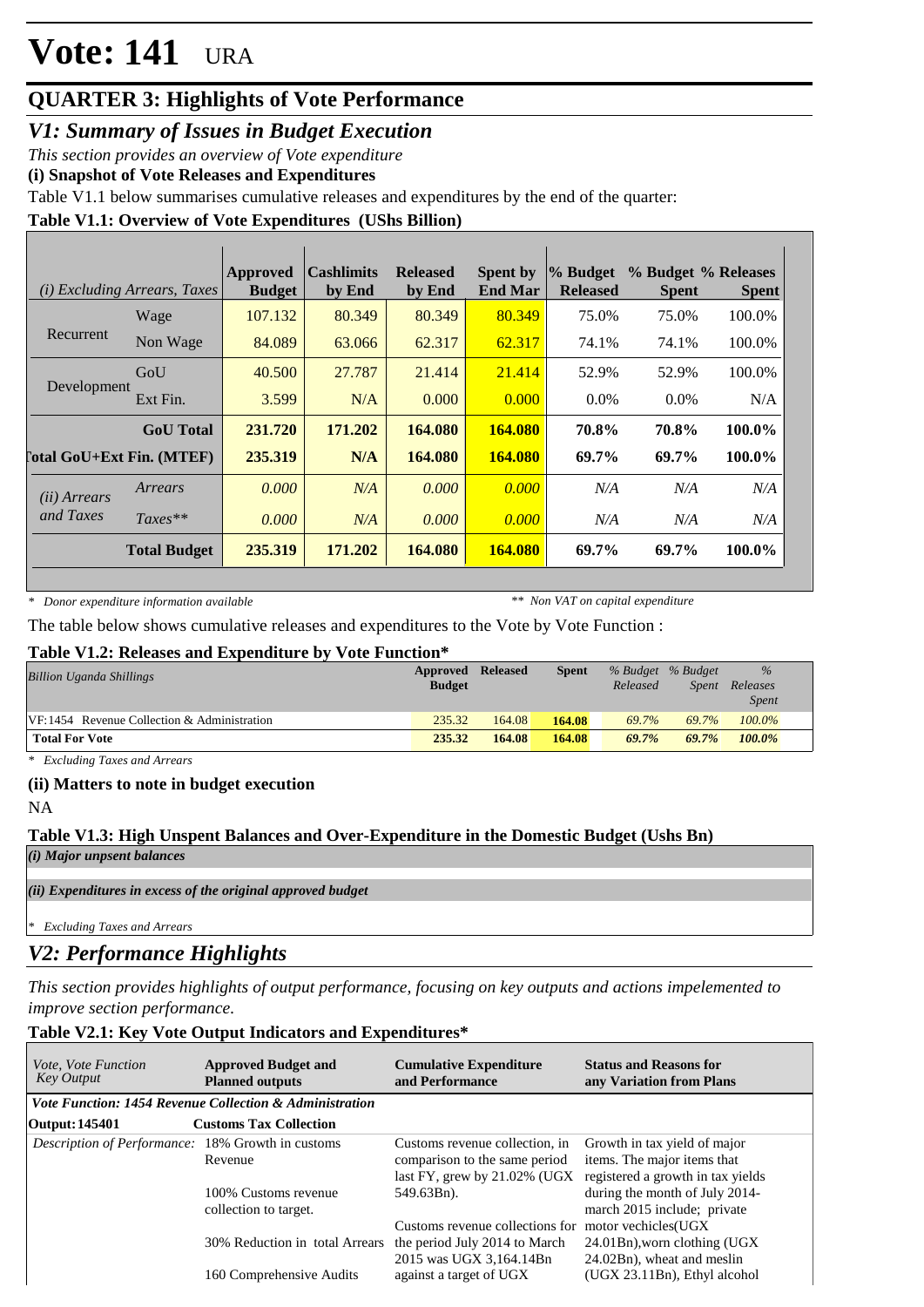| <i>Vote, Vote Function</i><br><b>Key Output</b> | <b>Approved Budget and</b><br><b>Planned outputs</b>                                                                                                                                                                                                                                                                                                                                                                                                                                                                                               | <b>Cumulative Expenditure</b><br>and Performance                                                                                                                                                                                                                                                                                                                                                                                                                                                                                                                           | <b>Status and Reasons for</b><br>any Variation from Plans                                                                                                                                                                                                                                                                                                                                                                                                                                                                                                                                                                                                                                                                                                                                                                                         |
|-------------------------------------------------|----------------------------------------------------------------------------------------------------------------------------------------------------------------------------------------------------------------------------------------------------------------------------------------------------------------------------------------------------------------------------------------------------------------------------------------------------------------------------------------------------------------------------------------------------|----------------------------------------------------------------------------------------------------------------------------------------------------------------------------------------------------------------------------------------------------------------------------------------------------------------------------------------------------------------------------------------------------------------------------------------------------------------------------------------------------------------------------------------------------------------------------|---------------------------------------------------------------------------------------------------------------------------------------------------------------------------------------------------------------------------------------------------------------------------------------------------------------------------------------------------------------------------------------------------------------------------------------------------------------------------------------------------------------------------------------------------------------------------------------------------------------------------------------------------------------------------------------------------------------------------------------------------------------------------------------------------------------------------------------------------|
|                                                 | 40 Oil Issue Audits completed.<br>2 Taxpayers accredited                                                                                                                                                                                                                                                                                                                                                                                                                                                                                           | 3,158.5Bn, a performance of<br>100.18%.<br>Customs arrears as at 1st July<br>2014 were UGX 51.98Bn.<br>Arrears as at 31st March 2015<br>were 34.69Bn, representing a<br>reduction of 33.26% against a<br>target of 30%.<br>Cumulatively, 132<br>comprehensive audits and 21<br>issue audits have been<br>completed.<br>12 taxpayers have been<br>accredited in the period July to<br>March of FY 2014/2015.                                                                                                                                                                | (UGX 22.99Bn)<br>,polymers(UGX 22.47Bn) and<br>palm oil (UGX 11.14Bn).<br>Fuel volumes registered a<br>growth of 9.73%(110.54Mn<br>litres) during the period of July<br>2014-March 2015. This is<br>attributed to efficient<br>administrative measures under<br>automated customs valuation<br>and Single Customs Territory<br>(SCT) which has simplified the<br>customs processes and<br>improved the turnaround time.<br>The exchange rate used during<br>the period of July 2014- March<br>2015 (UGX 2,716.68) was<br>above the projected annual<br>exchange rate of UGX<br>2,637.30. The revenue gain as a<br>result of this variance is<br>estimated at UGX 67.86 Bn.<br>Unexpected refund of UGX 4.2<br>Bn in excise duty paid as a<br>result of the court case to the<br>petroleum companies which was<br>paid out of customs collections. |
| Performance Indicators:                         |                                                                                                                                                                                                                                                                                                                                                                                                                                                                                                                                                    |                                                                                                                                                                                                                                                                                                                                                                                                                                                                                                                                                                            |                                                                                                                                                                                                                                                                                                                                                                                                                                                                                                                                                                                                                                                                                                                                                                                                                                                   |
| Customs tax Revenue<br>collected against target | 100                                                                                                                                                                                                                                                                                                                                                                                                                                                                                                                                                | 100                                                                                                                                                                                                                                                                                                                                                                                                                                                                                                                                                                        |                                                                                                                                                                                                                                                                                                                                                                                                                                                                                                                                                                                                                                                                                                                                                                                                                                                   |
| Output Cost:                                    | UShs Bn:<br>49.433                                                                                                                                                                                                                                                                                                                                                                                                                                                                                                                                 | UShs Bn:<br>36.097                                                                                                                                                                                                                                                                                                                                                                                                                                                                                                                                                         | 73.0%<br>% Budget Spent:                                                                                                                                                                                                                                                                                                                                                                                                                                                                                                                                                                                                                                                                                                                                                                                                                          |
| <b>Output: 145402</b>                           | <b>Domestic Tax Collection</b><br>Description of Performance: 100% Domestic taxes revenue                                                                                                                                                                                                                                                                                                                                                                                                                                                          | Domestic revenue collection for The domestic revenue in the                                                                                                                                                                                                                                                                                                                                                                                                                                                                                                                |                                                                                                                                                                                                                                                                                                                                                                                                                                                                                                                                                                                                                                                                                                                                                                                                                                                   |
|                                                 | collection to target.<br>88 Average filing ratio for VAT 3,771.86Bn against a target of<br>and Local Exercise Duty<br>30% Collectable arrears<br>collected & 30% Reduction in<br>total arrears portfolio<br>3,375 Audits completed broken<br>down as follows: 2,421 desk<br>audits, 828 field issue and 126<br>comprehensive audits<br>1% Of collected revenue from<br>new value registered taxpayers.<br>64 Tax hubs conducted<br>Growth in Tax payers Register<br>by 30%<br>15% Growth in value taxpayer<br>register<br>22% Growth in DT revenue | the period July to March of FY<br>204/2015 was UGX<br>3,725.85Bn, a performance of<br>101.23%.<br>The average filing ratio for<br>VAT was 86.92% and 64.52%<br>for LED. The average filing<br>ratio for both tax heads was<br>75.72%.<br>Out of total collectible arrears,<br>UGX 205.33Bn was<br>recovered.Cumulative arrears<br>recoveries amounted to UGX<br>205.27Bn against the target of<br>UGX 206.77Bn.(30% of<br>689.23Bn).<br>The collectible arrears reduced<br>by 29.09% from UGX<br>227.14Bn on 1/07/2014 to<br>$UGX161.04Bn$ by the end of<br>third quarter. | period July to March<br>FY2014/2015 is attributed to;<br>Slowdown in remittances from<br>the Oil and gas sector affected<br>PAYE. The following<br>companies registered declines in<br>remittances during the period<br>of July 2014 - March 2015 as<br>compared to the same period<br>last financial year; Tullow<br><b>Uganda Operations</b><br>(UGX6.75Bn), Total E & P<br>Uganda( UGX 8.75Bn), Baker<br>hughes(UGX 6.28Bn)<br>The improvement in income tax<br>declarations from collaboration<br>with local authorities. The Tax<br><b>Register Expansion Program</b><br>(TREP) initiative has yielded<br>results and is expected to<br>continue in the 4th quarter of<br>the FY 2014/15.<br>Improvement in business<br>growth, arrears recovery and                                                                                         |
|                                                 | collection.<br>Recovery of current year audits<br>as follows:                                                                                                                                                                                                                                                                                                                                                                                                                                                                                      | Cumulatively, 1917 desk audits,<br>767 field issue audits and 210<br>comprehensive audits were<br>completed, a total of                                                                                                                                                                                                                                                                                                                                                                                                                                                    | collaboration with local<br>authorities boasted corporate tax.<br>Increased offset and input claim                                                                                                                                                                                                                                                                                                                                                                                                                                                                                                                                                                                                                                                                                                                                                |

# **QUARTER 3: Highlights of Vote Performance**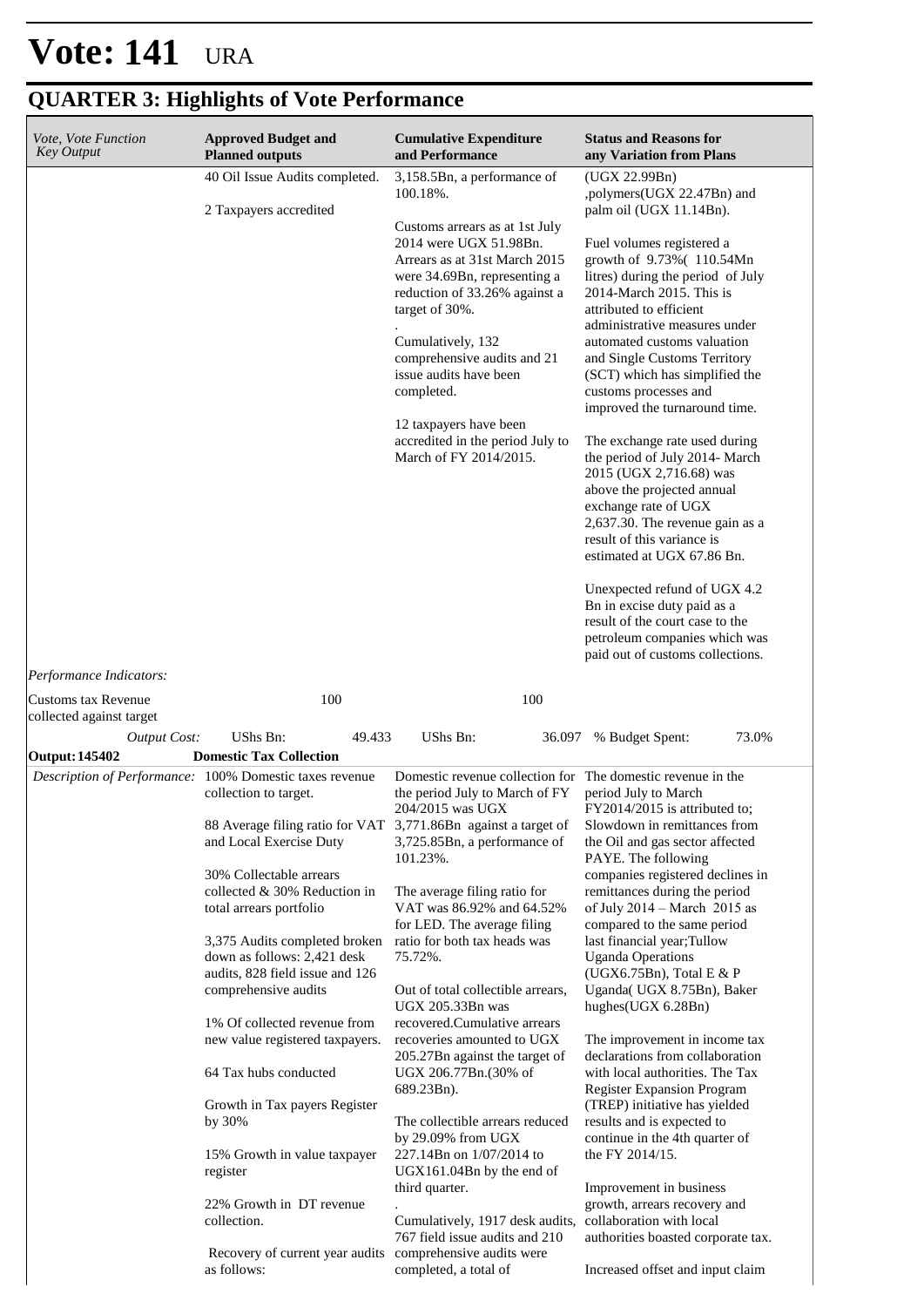| Vote, Vote Function<br><b>Key Output</b>            | <b>Approved Budget and</b><br><b>Planned outputs</b>                                                                                                                                                                                     |           | <b>Cumulative Expenditure</b><br>and Performance                                                                                                                                                                                                                                                                                                     |              | <b>Status and Reasons for</b><br>any Variation from Plans                                                                                                                                                                                                                                                                                                                                                                |       |
|-----------------------------------------------------|------------------------------------------------------------------------------------------------------------------------------------------------------------------------------------------------------------------------------------------|-----------|------------------------------------------------------------------------------------------------------------------------------------------------------------------------------------------------------------------------------------------------------------------------------------------------------------------------------------------------------|--------------|--------------------------------------------------------------------------------------------------------------------------------------------------------------------------------------------------------------------------------------------------------------------------------------------------------------------------------------------------------------------------------------------------------------------------|-------|
|                                                     | (LTO-30%, MTO-40%, STO-<br>50%                                                                                                                                                                                                           |           | 2894audits.<br>Cumulatively, UGX 12.13Bn<br>was collected from the new<br>value clients registered since the by the blelow target<br>beginning of the FY 2014/2015,<br>representing 0.62% of the total<br>DT collections in the period.                                                                                                              |              | in Electricity and Water (UGX<br>8.06Bn) respectively affected<br>VAT performances.<br>Excise duty was mainly affected<br>performance of beer, phone talk<br>time and cement sectors and<br>international calls Levy.                                                                                                                                                                                                    |       |
|                                                     |                                                                                                                                                                                                                                          |           | Cumulatively, 72 tax<br>clinics/hubs have been<br>conducted.<br>The total taxpayer register grew<br>by 15.77% from 632,379 on<br>1/07/2014 to 732,124 by<br>31/03/2015.<br>Value clients register grew by<br>29.8%, from 55,063 on<br>$1/07/2014$ to 71,501 by<br>31/03/2015<br>Domestic revenue collection, in                                      |              | The outstanding performance in<br>audits is mainly attributed to<br>continuous monitoring and<br>review of compliance centres by<br>compliance headquarter.<br>The improved performance in<br>desk audits is mainly attributed<br>to increase in the number of<br>refunds completed inin the<br>period July to March compared<br>to the same period in the<br>previous finacial year.<br>The turnaround time for refunds |       |
| Performance Indicators:                             |                                                                                                                                                                                                                                          |           | comparison to the same period<br>last FY, grew by 15.8% (UGX<br>530.30Bn).                                                                                                                                                                                                                                                                           |              | under audit due to delay in<br>submission of required<br>documents by the taxpayers.<br>Increase in scrutiny of the<br>refund applications to ensure<br>that the likelihood of fraud is<br>curtailed. Thus leaving a few<br>refunds cases(mainly<br>diplomatic refunds) being<br>forwarded for payment.                                                                                                                  |       |
| Growth in taxpayer register<br>Domestic Tax Revenue |                                                                                                                                                                                                                                          | 30<br>100 |                                                                                                                                                                                                                                                                                                                                                      | 15.77<br>100 |                                                                                                                                                                                                                                                                                                                                                                                                                          |       |
| collected against target<br>Average filling ratio   |                                                                                                                                                                                                                                          | 88        |                                                                                                                                                                                                                                                                                                                                                      | 77.4         |                                                                                                                                                                                                                                                                                                                                                                                                                          |       |
| <b>Output Cost:</b>                                 | UShs Bn:                                                                                                                                                                                                                                 | 61.662    | UShs Bn:                                                                                                                                                                                                                                                                                                                                             | 45.394       | % Budget Spent:                                                                                                                                                                                                                                                                                                                                                                                                          | 73.6% |
| <b>Output: 145403</b>                               | <b>Tax Investigations</b>                                                                                                                                                                                                                |           |                                                                                                                                                                                                                                                                                                                                                      |              |                                                                                                                                                                                                                                                                                                                                                                                                                          |       |
| Description of Performance: 100% of the planned     | compliance programme<br>executed                                                                                                                                                                                                         |           | 100% of planned compliance<br>programmes for the period July<br>to March FY2014/2015 were<br>executed.                                                                                                                                                                                                                                               |              |                                                                                                                                                                                                                                                                                                                                                                                                                          |       |
|                                                     | 100% of Quality Service<br>Management Plan (QSMP)<br>executed.<br>100% of stakeholder<br>engagement program<br>implemented<br>100% Of the TID process<br>maturity growth attained.<br>100% Of staff Development<br>Programms implemented |           | 100% of the quality servee<br>management plan for the the<br>period July to March<br>FY2014/2015 was executed<br>100% of the stakeholder<br>engagements were executed as<br>planned<br>The TID process maturity level<br>was established and avenues for<br>growing the maturity level by<br>one level were identified and<br>are being implemented. |              |                                                                                                                                                                                                                                                                                                                                                                                                                          |       |

# **QUARTER 3: Highlights of Vote Performance**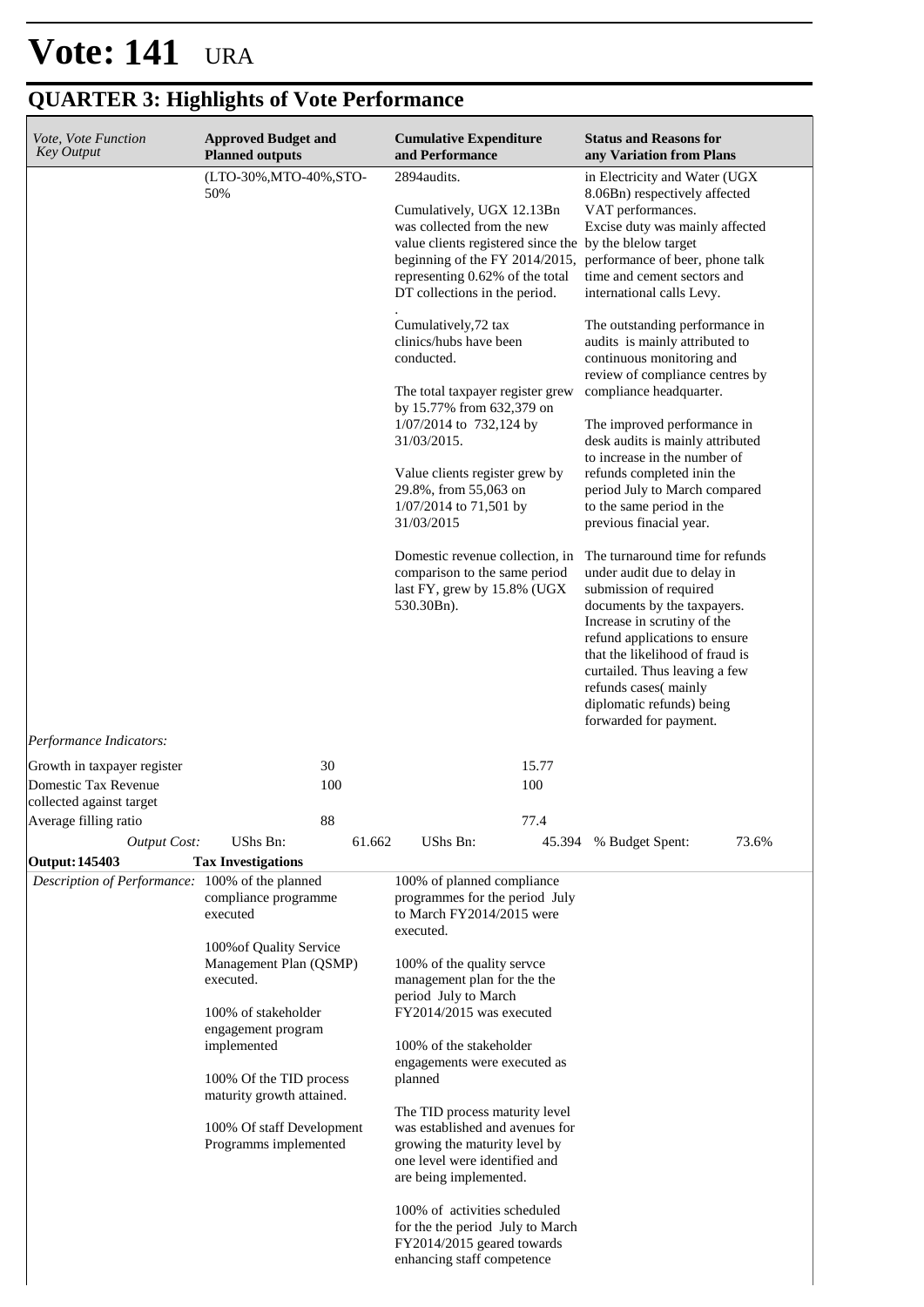| <i>Vote, Vote Function</i><br><b>Key Output</b> | <b>Approved Budget and</b><br><b>Planned outputs</b> |       | <b>Cumulative Expenditure</b><br>and Performance                          | <b>Status and Reasons for</b><br>any Variation from Plans |       |
|-------------------------------------------------|------------------------------------------------------|-------|---------------------------------------------------------------------------|-----------------------------------------------------------|-------|
|                                                 |                                                      |       | were executed as per the<br>departmental competence<br>program developed. |                                                           |       |
| Output Cost:                                    | UShs Bn:                                             | 6.257 | UShs Bn:                                                                  | 4.558 % Budget Spent:                                     | 72.9% |
| <b>Vote Function Cost</b>                       | <b>UShs Bn:</b>                                      |       | 235.319 UShs Bn:                                                          | 164.080 % Budget Spent:                                   | 69.7% |
| <b>Cost of Vote Services:</b>                   | UShs $B_n$ :                                         |       | 235.319 UShs Bn:                                                          | <b>164.080</b> % Budget Spent:                            | 69.7% |

## **QUARTER 3: Highlights of Vote Performance**

*\* Excluding Taxes and Arrears*

#### NA

#### **Table V2.2: Implementing Actions to Improve Vote Performance**

| <b>Planned Actions:</b>                                                                                                                                                                                                                         | <b>Actual Actions:</b>                                                                                                                                                                                                                                                                                                                                                                                                                                                                                                                                                                                                                                                                                                                                                                                                                                                                                                                                                    | <b>Reasons for Variation</b> |
|-------------------------------------------------------------------------------------------------------------------------------------------------------------------------------------------------------------------------------------------------|---------------------------------------------------------------------------------------------------------------------------------------------------------------------------------------------------------------------------------------------------------------------------------------------------------------------------------------------------------------------------------------------------------------------------------------------------------------------------------------------------------------------------------------------------------------------------------------------------------------------------------------------------------------------------------------------------------------------------------------------------------------------------------------------------------------------------------------------------------------------------------------------------------------------------------------------------------------------------|------------------------------|
| Vote: 141 URA                                                                                                                                                                                                                                   |                                                                                                                                                                                                                                                                                                                                                                                                                                                                                                                                                                                                                                                                                                                                                                                                                                                                                                                                                                           |                              |
| Vote Function: 1454 Revenue Collection & Administration                                                                                                                                                                                         |                                                                                                                                                                                                                                                                                                                                                                                                                                                                                                                                                                                                                                                                                                                                                                                                                                                                                                                                                                           |                              |
| Develop and Implement standardized staff  Developed and Implemented<br>development programs                                                                                                                                                     | standardized staff development<br>programs                                                                                                                                                                                                                                                                                                                                                                                                                                                                                                                                                                                                                                                                                                                                                                                                                                                                                                                                | N/A                          |
| Implement the training planner                                                                                                                                                                                                                  | Implemented the training planner by<br>which the following trainings have been<br>conducted: Service training conducted<br>for I68 Graduate trainees at NALI<br><b>Ongoing trainings; PODITRA in second</b><br>trimester 38 staff trained, EAC-East<br><b>African Customs Certificate 34 proper</b><br>officers attending their last module,<br>TTP Evening remedial classes for<br>supplementary examinations were<br>conducted and exams done,<br>On boarding of the Graduate Trainees<br>168, Temporary staff 104, new<br>supervisors and managers 18<br>Share point design training for content<br>managers in CGO, Customs & DT<br>13 CGO staff trained in Post Graduate<br>Certificate in research and consultancy<br>skills, 2 Customs staff trained in<br>specialized trade facilitation course for<br>boarder agencies, 2 CGO staff trained<br>in financial programming and policies,<br>1 CGO staff trained in management<br>consulting and project management. |                              |
| -Decentralise revenue services<br>-Design sector focused service<br>packages<br>-Implement tax education<br>programmes<br>-Conduct industry based<br>familiarization visits.<br>-Develop and implement<br>Service enhancement                   | -Designed sector focused service<br>packages<br>-Implemented tax education<br>programmes<br>-Conducted industry based<br>familiarization visits.<br>-Developed and implemented<br>Service enhancement programmes.                                                                                                                                                                                                                                                                                                                                                                                                                                                                                                                                                                                                                                                                                                                                                         | N/A                          |
| Programmes<br>-Hold Exhibitions<br>-Implement the tax investigation<br>programme.<br>-Strengthen the litigation $&$ Debt recovery<br>function<br>-Implement the tax investigation<br>programme.<br>-Strengthen the litigation $&$ Debt recovery | Held 2 exhibitions.<br>-Implemented the tax investigation<br>programme.<br>-Strengthened the litigation & Debt<br>recoveryfunction.<br><b>Rolled out the Authorised Economic</b>                                                                                                                                                                                                                                                                                                                                                                                                                                                                                                                                                                                                                                                                                                                                                                                          | N/A                          |
| functions<br>-Roll out the Authorised Economic<br><b>Operator Programme</b>                                                                                                                                                                     | <b>Operator Programme.33 customs</b><br>stations are handling Authorised<br><b>Economic Operator transactions.</b>                                                                                                                                                                                                                                                                                                                                                                                                                                                                                                                                                                                                                                                                                                                                                                                                                                                        |                              |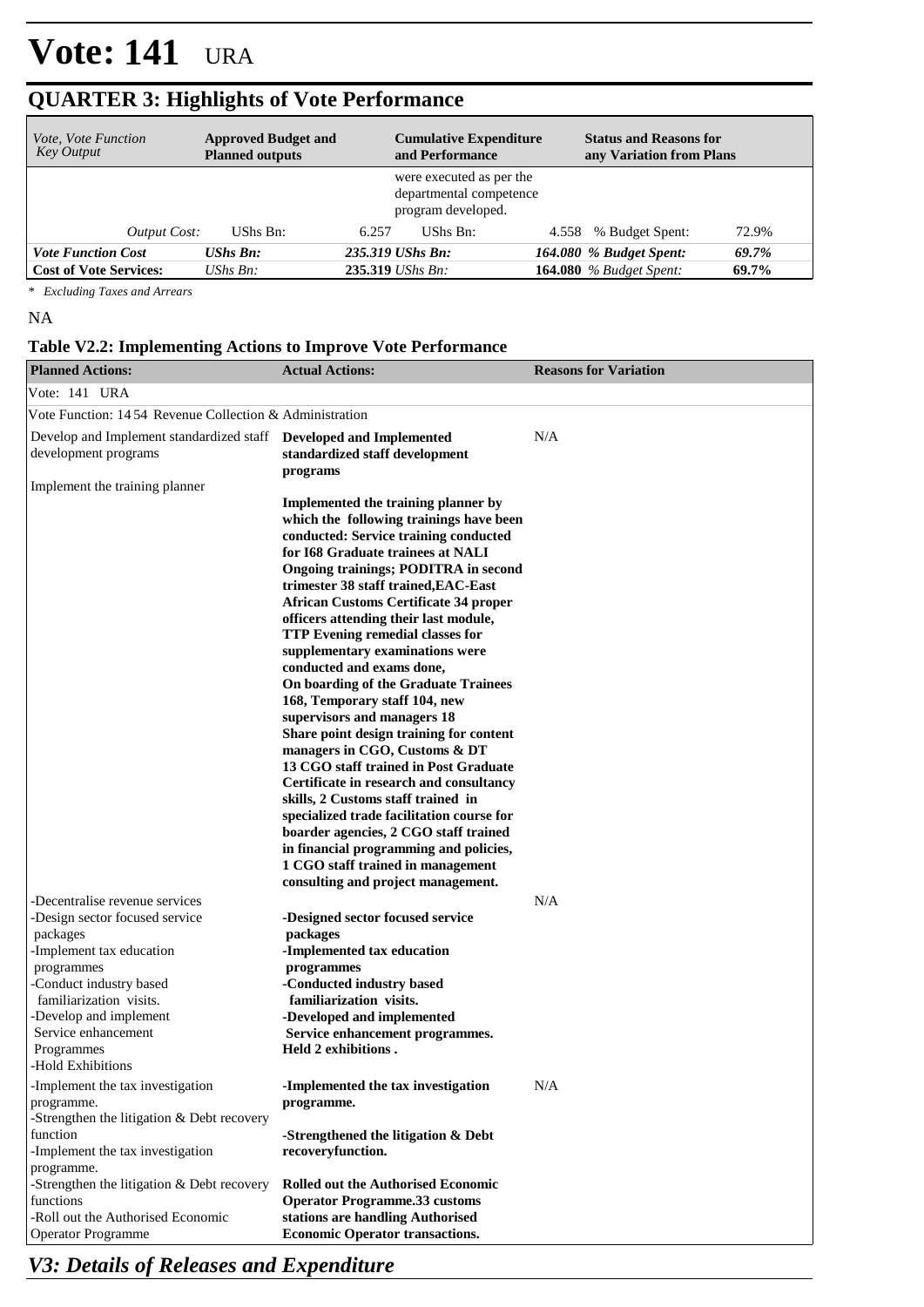## **QUARTER 3: Highlights of Vote Performance**

*This section provides a comprehensive summary of the outputs delivered by the Vote and further details of Vote expenditures by Vote Function and Expenditure Item.*

### **Table V3.1: GoU Releases and Expenditure by Output\***

| Billion Uganda Shillings                                         | Approved      | <b>Released</b> | <b>Spent</b> | $%$ GoU       | $%$ GoU       | $%$ GoU      |
|------------------------------------------------------------------|---------------|-----------------|--------------|---------------|---------------|--------------|
|                                                                  | <b>Budget</b> |                 |              | <b>Budget</b> | <b>Budget</b> | Releases     |
|                                                                  |               |                 |              | Released      | Spent         | <i>Spent</i> |
| VF:1454 Revenue Collection & Administration                      | 231.72        | 164.08          | 164.08       | 70.8%         | 70.8%         | 100.0%       |
| Class: Outputs Provided                                          | 191.22        | 142.67          | 142.67       | 74.6%         | 74.6%         | 100.0%       |
| 145401 Customs Tax Collection                                    | 49.43         | 37.97           | 37.97        | 76.8%         | 76.8%         | 100.0%       |
| 145402 Domestic Tax Collection                                   | 61.66         | 46.73           | 46.73        | 75.8%         | 75.8%         | 100.0%       |
| 145403 Tax Investigations                                        | 6.26          | 4.69            | 4.69         | 75.0%         | 75.0%         | 100.0%       |
| 145404 Internal Audit and Compliance                             | 5.06          | 3.85            | 3.85         | 76.2%         | 76.2%         | 100.0%       |
| 145405 URA Legal and Administrative Support Services             | 56.99         | 40.21           | 40.21        | 70.5%         | 70.5%         | 100.0%       |
| 145406 Public Awareness and Tax Education/Modernization          | 11.82         | 9.21            | 9.21         | 78.0%         | 78.0%         | 100.0%       |
| Class: Capital Purchases                                         | 40.50         | 21.41           | 21.41        | 52.9%         | 52.9%         | 100.0%       |
| 145471 Acquisition of Land by Government                         | 0.00          | 0.50            | 0.50         | N/A           | N/A           | $100.0\%$    |
| 145472 Government Buildings and Administrative Infrastructure    | 20.00         | 5.80            | 5.80         | $29.0\%$      | 29.0%         | 100.0%       |
| 145475 Purchase of Motor Vehicles and Other Transport Equipment  | 3.00          | 2.75            | 2.75         | 91.7%         | 91.7%         | 100.0%       |
| 145476 Purchase of Office and ICT Equipment, including Software  | 0.00          | 1.10            | 1.10         | N/A           | N/A           | 100.0%       |
| 145477 Purchase of Specialised Machinery & Equipment             | 12.54         | 0.62            | 0.62         | $5.0\%$       | $5.0\%$       | 100.0%       |
| 145478 Purchase of Office and Residential Furniture and Fittings | 0.00          | 0.25            | 0.25         | N/A           | N/A           | 100.0%       |
| 145479 Acquisition of Other Capital Assets                       | 4.96          | 10.39           | 10.39        | 209.7%        | 209.7%        | 100.0%       |
| <b>Total For Vote</b>                                            | 231.72        | 164.08          | 164.08       | 70.8%         | 70.8%         | 100.0%       |

*\* Excluding Taxes and Arrears*

### **Table V3.2: 2015/16 GoU Expenditure by Item**

| <b>Billion Uganda Shillings</b>                          | <b>Approved</b><br><b>Budget</b> | <b>Releases</b> | <b>Expend-</b><br>iture | % Budged<br><b>Released</b> | % Budget<br><b>Spent</b> | %Releases<br><b>Spent</b> |
|----------------------------------------------------------|----------------------------------|-----------------|-------------------------|-----------------------------|--------------------------|---------------------------|
| <b>Output Class: Outputs Provided</b>                    | 191.22                           | 142.67          | 142.67                  | 74.6%                       | 74.6%                    | 100.0%                    |
| 211101 General Staff Salaries                            | 107.13                           | 80.35           | 80.35                   | 75.0%                       | 75.0%                    | 100.0%                    |
| 211103 Allowances                                        | 2.89                             | 3.82            | 3.82                    | 132.1%                      | 132.1%                   | 100.0%                    |
| 212101 Social Security Contributions                     | 18.56                            | 10.69           | 10.69                   | 57.6%                       | 57.6%                    | 100.0%                    |
| 212201 Social Security Contributions                     | 0.00                             | 3.23            | 3.23                    | N/A                         | N/A                      | 100.0%                    |
| 213001 Medical expenses (To employees)                   | 3.90                             | 3.64            | 3.64                    | 93.4%                       | 93.4%                    | 100.0%                    |
| 213002 Incapacity, death benefits and funeral expenses   | 0.35                             | 0.26            | 0.26                    | 75.0%                       | 75.0%                    | 100.0%                    |
| 213004 Gratuity Expenses                                 | 3.40                             | 3.09            | 3.09                    | 90.9%                       | 90.9%                    | 100.0%                    |
| 221001 Advertising and Public Relations                  | 1.98                             | 1.49            | 1.49                    | 75.0%                       | 75.0%                    | 100.0%                    |
| 221002 Workshops and Seminars                            | 1.80                             | 1.56            | 1.56                    | 86.5%                       | 86.5%                    | 100.0%                    |
| 221003 Staff Training                                    | 2.89                             | 3.64            | 3.64                    | 126.1%                      | 126.1%                   | 100.0%                    |
| 221004 Recruitment Expenses                              | 0.13                             | 0.10            | 0.10                    | 75.0%                       | 75.0%                    | 100.0%                    |
| 221006 Commissions and related charges                   | 0.17                             | 0.04            | 0.04                    | 25.2%                       | 25.2%                    | 100.0%                    |
| 221007 Books, Periodicals & Newspapers                   | 0.08                             | 0.06            | 0.06                    | 75.0%                       | 75.0%                    | 100.0%                    |
| 221008 Computer supplies and Information Technology (IT) | 8.20                             | 5.17            | 5.17                    | 63.1%                       | 63.1%                    | 100.0%                    |
| 221009 Welfare and Entertainment                         | 0.32                             | 0.28            | 0.28                    | 87.5%                       | 87.5%                    | 100.0%                    |
| 221010 Special Meals and Drinks                          | 5.25                             | 1.31            | 1.31                    | 25.0%                       | 25.0%                    | 100.0%                    |
| 221011 Printing, Stationery, Photocopying and Binding    | 1.75                             | 1.31            | 1.31                    | 74.7%                       | 74.7%                    | 100.0%                    |
| 221014 Bank Charges and other Bank related costs         | 0.12                             | 0.09            | 0.09                    | 75.0%                       | 75.0%                    | 100.0%                    |
| 221017 Subscriptions                                     | 0.20                             | 0.14            | 0.14                    | 70.1%                       | 70.1%                    | 100.0%                    |
| 222001 Telecommunications                                | 0.57                             | 0.43            | 0.43                    | 75.0%                       | 75.0%                    | 100.0%                    |
| 222002 Postage and Courier                               | 0.14                             | 0.11            | 0.11                    | 75.0%                       | 75.0%                    | 100.0%                    |
| 222003 Information and communications technology (ICT)   | 8.90                             | 3.09            | 3.09                    | 34.8%                       | 34.8%                    | 100.0%                    |
| 223001 Property Expenses                                 | 0.03                             | 0.05            | 0.05                    | 166.7%                      | 166.7%                   | 100.0%                    |
| 223002 Rates                                             | 0.20                             | 0.10            | 0.10                    | 50.0%                       | 50.0%                    | 100.0%                    |
| $223003$ Rent – (Produced Assets) to private entities    | 4.20                             | 4.48            | 4.48                    | 106.7%                      | 106.7%                   | 100.0%                    |
| 223004 Guard and Security services                       | 1.40                             | 0.88            | 0.88                    | 63.0%                       | 63.0%                    | 100.0%                    |
| 223005 Electricity                                       | 1.10                             | 0.83            | 0.83                    | 75.0%                       | 75.0%                    | 100.0%                    |
| 223006 Water                                             | 0.20                             | 0.11            | 0.11                    | 55.8%                       | 55.8%                    | 100.0%                    |
| 224002 General Supply of Goods and Services              | 0.00                             | 0.21            | 0.21                    | N/A                         | N/A                      | 100.0%                    |
| 224004 Cleaning and Sanitation                           | 0.44                             | 0.11            | 0.11                    | 25.0%                       | 25.0%                    | 100.0%                    |
| 224005 Uniforms, Beddings and Protective Gear            | 0.42                             | 0.11            | 0.11                    | 25.0%                       | 25.0%                    | 100.0%                    |
| 225001 Consultancy Services- Short term                  | 0.29                             | 0.16            | 0.16                    | 54.5%                       | 54.5%                    | 100.0%                    |
| 225003 Taxes on (Professional) Services                  | 0.30                             | 0.00            | 0.00                    | 0.0%                        | 0.0%                     | N/A                       |
| 226001 Insurances                                        | 2.24                             | 1.68            | 1.68                    | 75.0%                       | 75.0%                    | 100.0%                    |